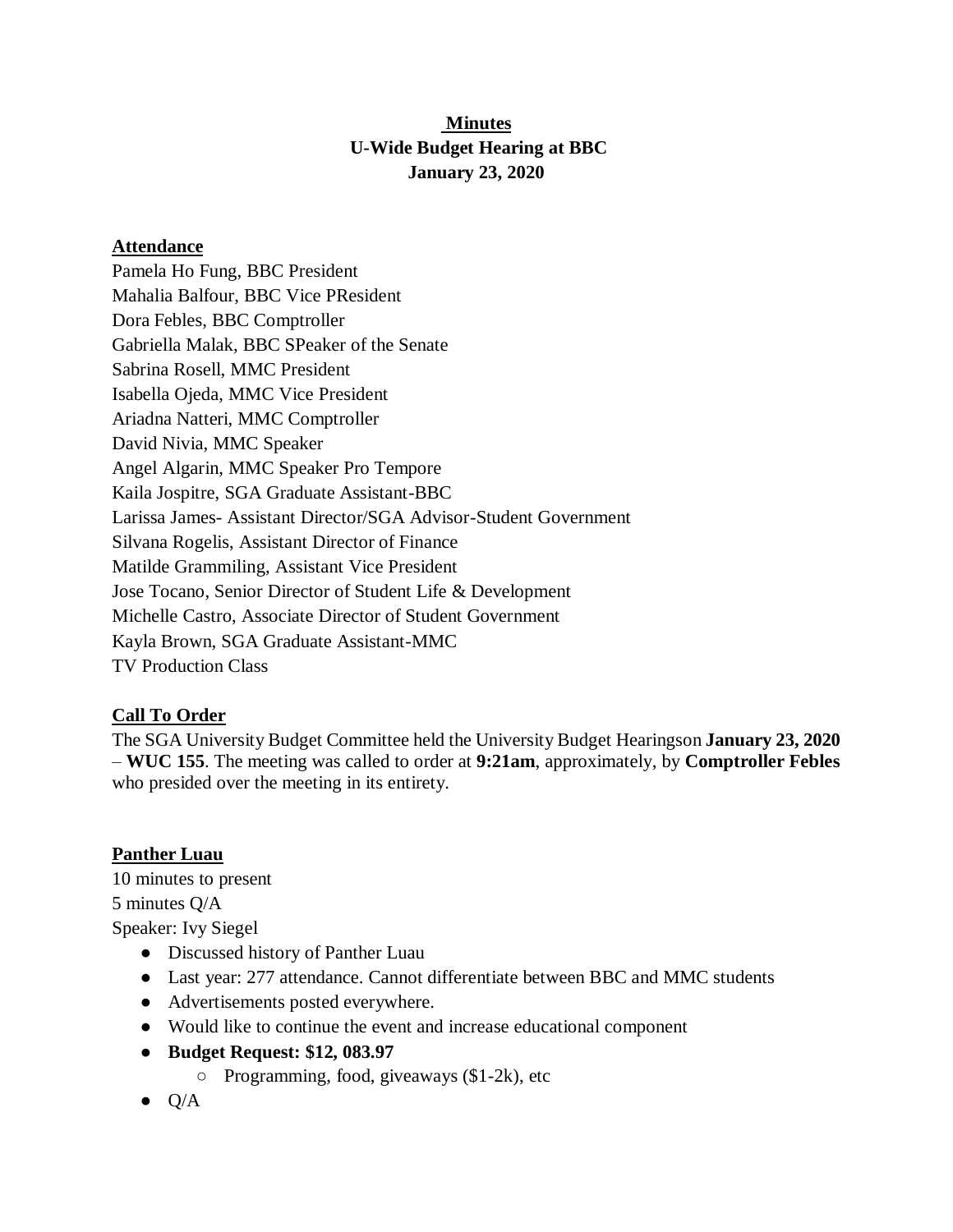- Isabella→ Connection to convocation? MMC had convocation, but BBC did not. Panther Luau is for all students to feel welcome
- Sabrina→ Marketing at MMC? Marketing done through housing, GC tabling, "Save the Date", campus life
- Adrianda→ Major breakdown? Sent to Michelle Castro

# **Panther Power**

10 minutes to present

# 5 minutes Q/A

Speaker: President, Marketing, Treasurer

- Discussed history of Panther Power
- Initiatives: Pep rallies, tailgate/shuttle bus football games, tailgate swim meet, Roary's birthday
	- 290% increase in shuttle attendance compared to last year
- Collaborate with MMC, GSA, BSU, SGA BBC, etc
- Events: MMC/BBC Spirit week, Panther Power Hour, Gamenight (collab with Bayview/MMC), Wild n Out (collab with SPC), 2020 sporting events
- Average Attendance: 107. 141 attendance pep rallies Fall/Spring
- **Budget Request**
	- **Pep Rally MMC/BBC: \$6,191**
	- **Roary's Birthday: \$1,235**
	- **Spirit Week: \$2, 752**
	- **Event Collaborations: \$1,240**
	- **Tailgate: \$504**
	- **Away Games: \$887**
- $\bullet$  Q/A
	- David
		- Attendance for each event? Will be sent via email by next week
		- Pictures from this year? Yes
		- Been present at each event, however, I have not seen any of these events shown in the photos. I have photo/video evidence.
		- Do not feel that Panther Power merits increased funding or any funding

Angel moved to extend time by 5 minutes. David seconded the motion.

- Angel→ How does Veteran's/Glitter ball build panther pride/move organization? Panther Power support
- Adrianda
	- How many shuttle buses? 4-5, information will be sent via email
	- Weekend events? Yes, swim meet and pregame Saturdays
	- Buses from MMC $\rightarrow$  BBC? No, will look into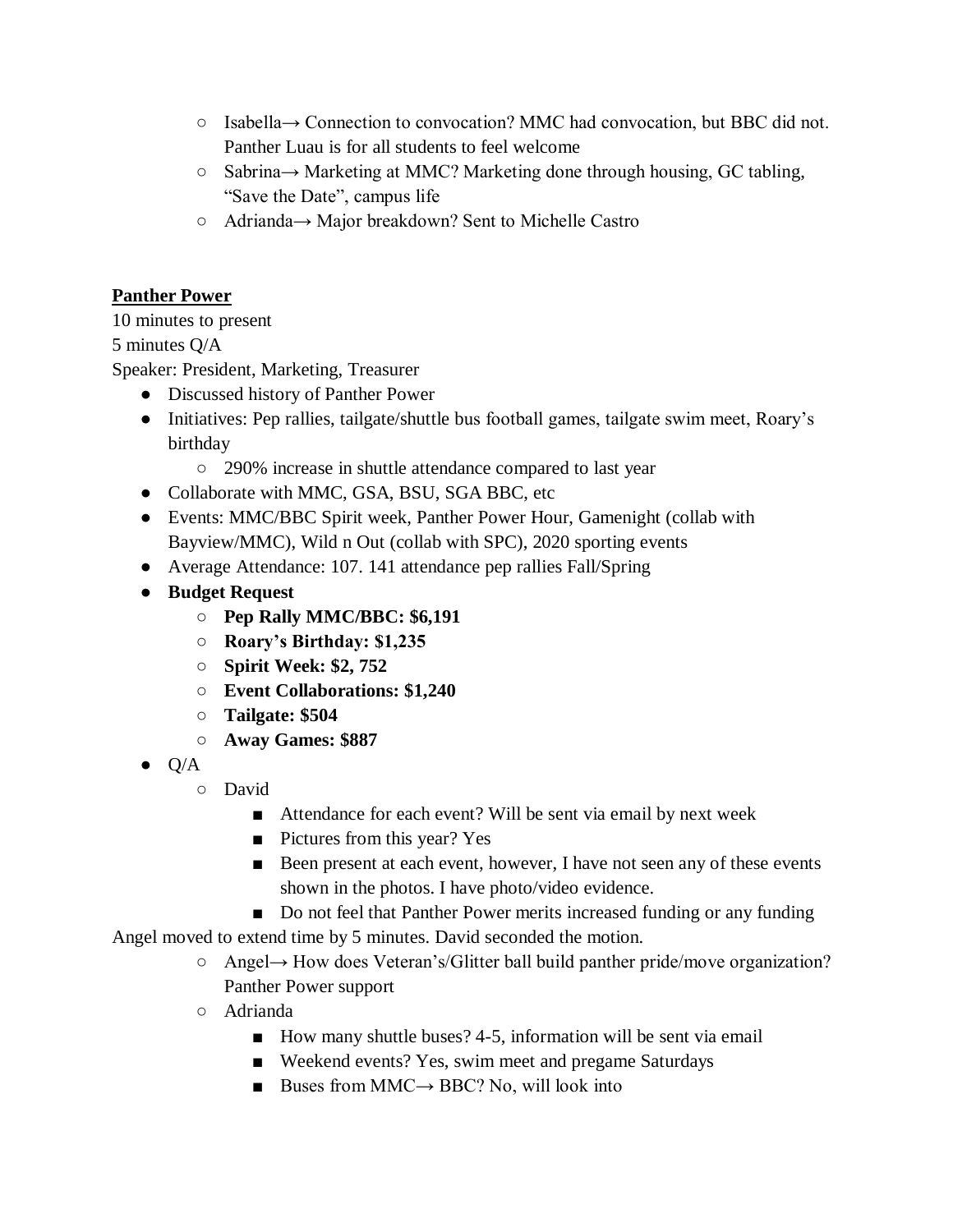- Sabrina→ Sporting events collaboration, communication with athletics? Yes, but was unable to have student athletes in attendance to pep rally
- Pam→ How did Panther Power become apart of Wild n Out if it is a signature SPC event? Panther Power reached out to support with marketing, financial, set up/clean up. Panther Power=Blue team. SPC=Gold team

Angel moved to extend time by 3 minutes. David seconded the motion

- Isabella→ Is there a general board? No, but working on it. Only E-board.
- Adrianda→ MMC E-board? Only two MMC students on E-board.

## **First Generation Week**

10 minutes to present

5 minutes Q/A

Speaker: Jeannette Cruz

- Discussed history of First Generation Week and shared video from last year
- Last year
	- FIU named 1st forward institution
	- Resource fair, panel, SGA assisted with marketing (floor stickers)
	- $\circ$  Nov. 8 $\rightarrow$  national 1st generation day
- Offer 1st generation scholarship

Sabrina moved to extend time by 5 minutes. Adrianda seconded the motion

- Planning for 3 day 1st generation week
	- Saturday, Nov.  $7 \rightarrow$  Kickoff movie night, collaborate with SPC
	- Sunday, Nov. 8→ Sunday Brunch at MMC/BBC 10am-1pm
	- $\blacksquare$  Monday, Nov. 9 $\rightarrow$  Career and Talent workshop
- **Budget Request: \$10, 892**
	- **Buttons \$200**
	- **Stickers \$200**
	- **Floor stickers \$300**
	- **Room \$1,500**
	- **Food \$3,000**
	- **Videos \$2, 500**
	- **"I am FIU" T-shirts \$2, 625**
	- **Shared services \$568**
- $\bullet$  Q/A
	- David→ Looked into sponsorships? Yes, all other First generation councils contribute (MPAS, etc)
	- Adrianda→ How do you file for funding? Committees come together to serve first generation students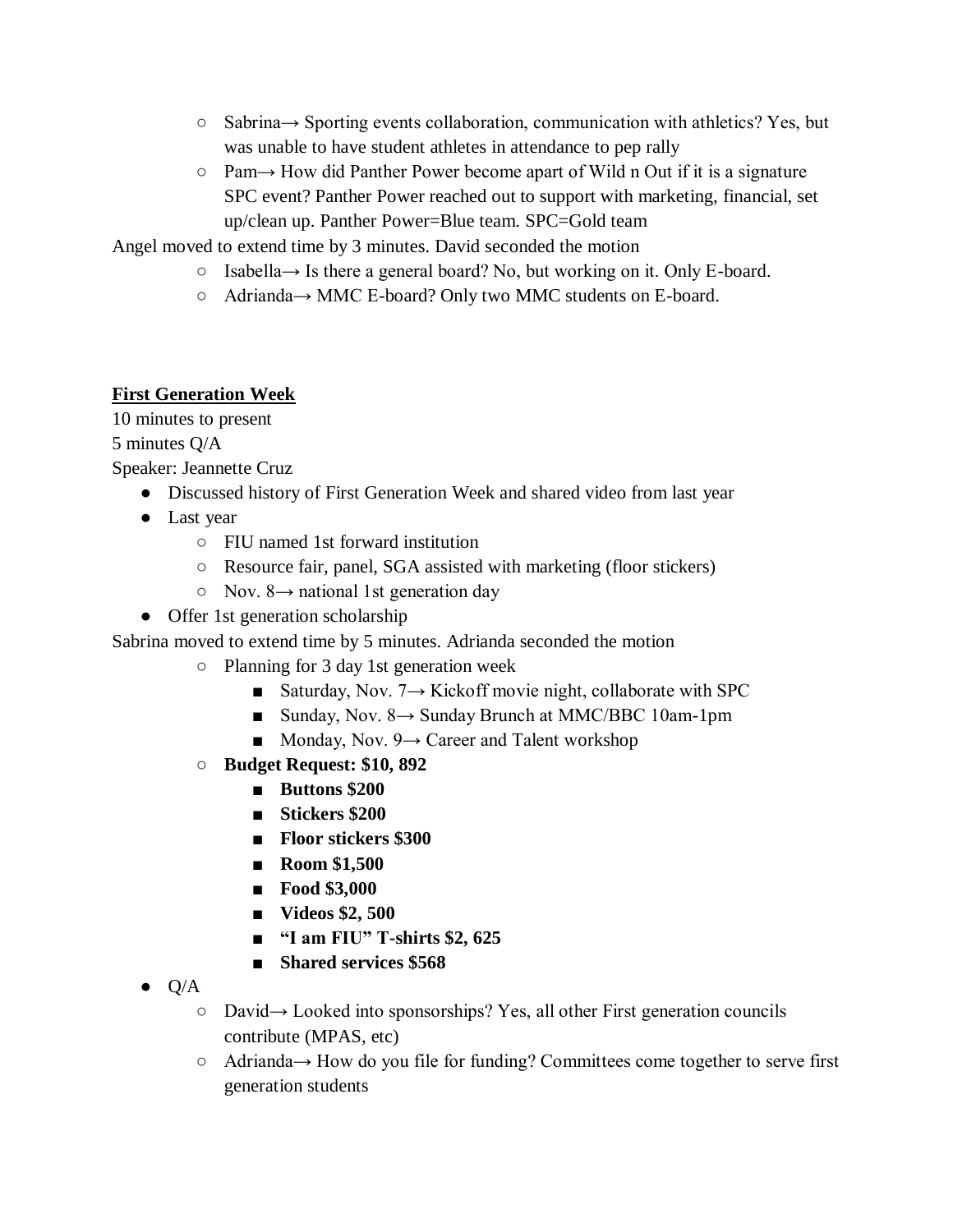- Dora→ SGA give partial fund, will you have access to sponsors? Not only counting on SGA, other departments will assist
- Pam→ First time doing week celebration? In 2017, celebration was few hours, then we extended time in 2018. In 2019, we extended to 3 days. It has become more expensive, that is why we are requesting this amount

Angel moved to extend time by 5 minutes.

- Angel
	- How many swipes? Student panel had 135 students in attendance
	- Reach out to Career and Talent for funding? No, but we work together for workshops
	- Would like attendance information  $\rightarrow$  2019 information will be sent via email

# **MPAS**

20 minutes to present 10 minutes Q/A Speaker: Anthony DeSantis

- Discussed goals/ strategies
- Last year allocations  $= $70, 911.81$
- Last year attendance
	- 2659 student, 5846 served
	- 1267 MLK Day
	- 423 Diverse Day
	- 737 program on demand
	- 166 social justice badge
- **Request**
	- **MPAS Ambassador \$5,000**
	- **Travel \$15,780**
- **Budget Request: \$94,674.30**
	- **Difference: \$23,765.47**

# **LGBTQ**

20 minutes to present 10 minutes Q/A Speaker: Erica Friedman

- Last year allocations  $= $52, 179.24$
- Data information passed out
- 2019-2020 Breakdown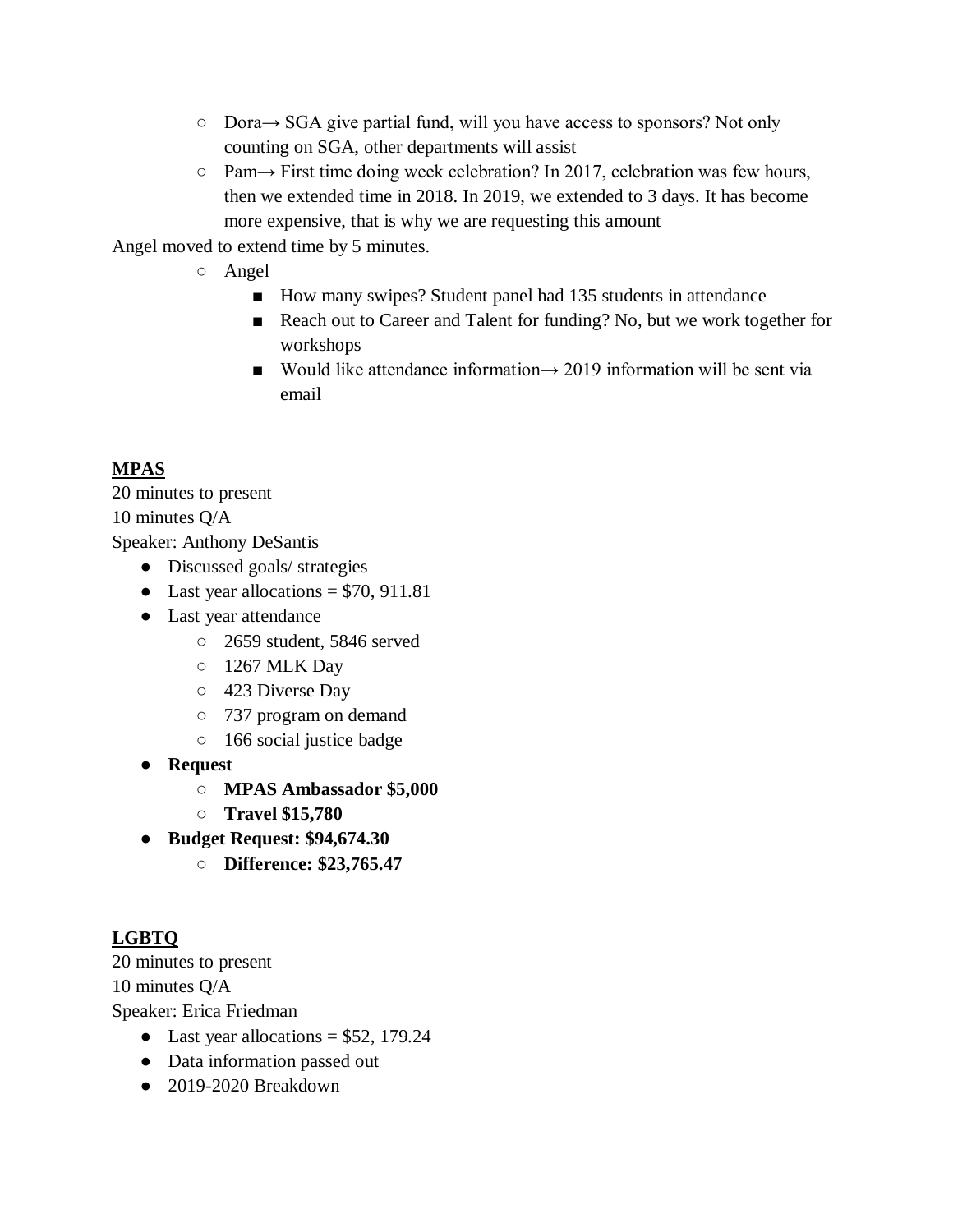- \$21,800 graduate student position
- \$30,000 programs
- Flyers for upcoming events were passed out
- 772 participants, 1900 served
- **Request**
	- **Program Coordinator \$56,757**
		- **Difference: \$56,757**
	- **Travel \$13,124**
		- **Difference: \$11,396**

# Q/A MPAS and LQBTQ

- David→ Talks with outside FIU for sponsor? Need coordinator to have time for that. Applied to 3 grants in the last 6 months .
- Sabrina→ Why program coordinator? This has been an ongoing request over the last 5 years. Coordinator is necessary to move the program forward.
- Adrianda
	- Will the coordinator apply for grants? That is the idea. Team effort to bring in more money, which will decrease SGA assistance.
	- If given partial amount, are you able to find the rest? Yes. We have been able to make ends meet with salary savings
- $\circ$  Pam $\rightarrow$  Is travel the same as MPAS? No. 2 separate budgets.

Gabirelle moved to extend time by 5 minutes. Adrianda seconded the motion.

- Dora→ Explain funding for computers, etc? Equipment and supplies needed for computer lab and tutoring services.
- Adrianda→ Why 2 separate budgets? 3 years ago, the budget split. However, it is the same department

# **Tailgating Safety**

10 minutes to present

5 minutes Q/A

Speaker: Anthony DeSantis

- Discussed history of Tailgating Safety
- Last year allocation: \$60, 817.83
	- Spent: \$46, 854.57
- **Request (2 options)**
	- **\$12, 705.24**
	- **\$5, 353.98 (IF 3 water buffalos purchased)**
		- **2** water buffalos at MMC and 1 water buffalo at BBC
- $\bullet$  Q/A